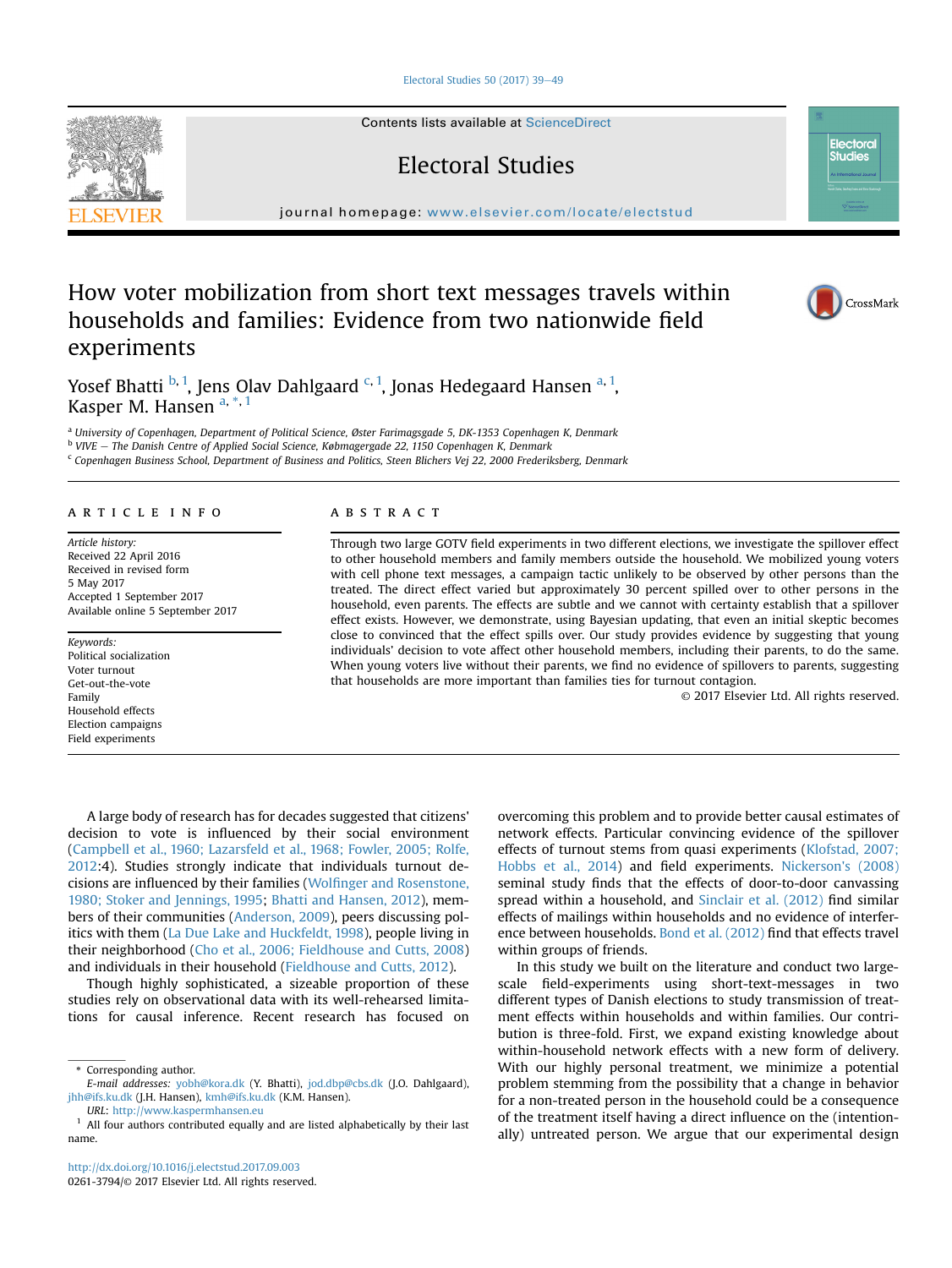comes closer than previous studies in isolating the contagious effect of voting.

Our second contribution is to further examine how spillover effects vary by the type of social network. The existing experimental literature tends to focus on spillover effects in general and mainly within households (though see [Bond et al., 2012;](#page-9-0) [Sinclair](#page-10-0) [et al., 2012](#page-10-0)). With detailed knowledge of family relations and cohabitation we focus particularly on the importance of families relative to households and examine if spillover effects extend to close family ties outside the household. We find evidence suggesting that a behavioral change for a family member is reflected in own behavior only when the family member is a cohabitant.

The third contribution is to present the first experimental evidence proposing spillover effects outside the US. This is an important contribution as it informs us on how generalizable spillover effects are likely to be. Compared to most studied elections in a US context, turnout is much higher in the two elections studied here, 71.9 percent and 56.3 percent. This means that there are fewer citizens to mobilize directly and indirectly by applying GOTVtactics. It also important to note that the media environment in Denmark with its broad reaching public service tradition increase the public awareness of any election compared to the US.

We find evidence suggesting that approximately 30 percent of the effects spill over. Since the direct effects are small and the spillovers even smaller, we are ultimately unable to unequivocally establish that the direct effects spill over. However, we show that even an initial skeptic based on our study updates her beliefs markedly in the direction of accepting spillover effects using Bayesian reasoning. On top of this, the design of our study is simple and can easily be replicated by other scholars.

#### 1. The social act of turning out

In their classic The American Voter, [Campbell et al. \(1960\)](#page-9-0) highlight interpersonal relationships as crucial for turnout behavior. Scholars have repeatedly found that people vote in groups ([Lazarsfeld et al., 1968:](#page-10-0)137) and that turnout behavior is correlated within social networks [\(Stoker and Jennings, 1995;](#page-10-0) [Fieldhouse and](#page-9-0) [Cutts, 2008](#page-9-0); [Fieldhouse and Cutts, 2012\)](#page-10-0). There are several sound theoretical arguments for why the empirical correlations at least partly reflect a causal relationship. These can be grouped in three types of social mechanisms: social norms, low information cost, and companion effect.

First of all, people evaluate their own behavior in relation to their social groups. The norms of what is seen as proper and correct behavior is in this way contingent on how it is perceived by the people around them [\(Zuckerman, 2005](#page-10-0)). Furthermore, individuals would according to theories of cognitive dissonance and social conformity comply to their social setting in order to avoid conflict ([Mutz, 2006; Foos and Rooij, 2014](#page-10-0)). Thus social networks may be important for turnout because they contribute to spreading and enforcing norms [\(Sinclair, 2012\)](#page-10-0). This logic is applied in several GOTV-studies using treatments with a social pressure appeal. For instance, letting people know that their turnout behavior will be exposed to their neighbors increase the turnout of the receivers, arguably because it highlights the social norm of voting and thereby creates social pressure ([Gerber et al., 2008, 2010](#page-10-0)).

A second and related reason for networks to matter causally is that information from household members, family members, friends and so on is so-called 'low cost information' [\(Klofstad,](#page-10-0) [2007\)](#page-10-0). Citizens receive large amounts of information and appeals every day, but might be too busy to cope with it all. A potential shortcut is to take more notice of information coming from one's social network, which people intuitively trust. When deciding whether to vote or not, citizens in this way will be particularly influenced by the arguments and behavior from their friends and family.

A third and more practical reason for the potential importance of social networks is that most voters choose to vote at a polling station on Election Day. If one lives with a voter, it may be difficult to abstain as one is confronted with the household members' decision to vote. In addition, it may be more convenient to vote when others go to the polls with you (e.g. sharing transportation costs). In fact, studies from Canada and Italy and our own survey evidence, see below, suggests that at least half of those attending the polling station do so with someone else, sometimes labeled the companion effect [\(Fieldhouse and Cutts, 2012](#page-10-0); [Hansen et al., 2017](#page-10-0)).

Accordingly, previous experimental studies find strong evidence of social effects within households. [Nickerson \(2008\)](#page-10-0) devices a door-to-door campaign targeted to reach one member of a twoperson household. For every 100 citizens mobilized to vote directly by the treatment, an estimated 60 extra citizens in these persons' households were indirectly mobilized, thereby providing strong evidence for intra-household spillovers. [Sinclair et al. \(2012\)](#page-10-0) investigate the spillover effect of social pressure mailings within households and neighborhoods. They find some evidence of spillover effects within households though only slightly above half the magnitude of what [Nickerson \(2008\)](#page-10-0) finds. Based on this, we hypothesize that there is a causal effect of social networks on turnout and expect to find spillover effects within households.

H1. Treatment effects travel among members of the same household.

#### 1.1. Household vs. family spillover effects

As indicated above the existing experimental literature tends to focus on one type of network whereas differences in effects across different types of networks are less explored. Some exceptions are [Sinclair et al. \(2012\)](#page-10-0) who, in addition to finding household spillovers, examine neighborhoods and find no spillover effects, while [Bond et al. \(2012\)](#page-9-0) find that social effects in peer networks depend on closeness of a friendship tie. An important question is whether the household spillover effects found in the existing literature are conditioned on cohabitation or they extend to a broader range of close social relationships. To examine this further we look into the effects of family ties and sharing a household, both potential powerful mechanisms of inter-personal influence. To our knowledge no previous experimental work has looked at family ties even though this factor has often been emphasized in observational studies (e.g. [Jennings et al., 2009\)](#page-10-0).

We compare household and family spillovers and theorize that sharing a household is more important with respect to transmitting turnout than belonging to the same family. Our reasoning is founded in the three theoretical mechanisms outlined above. First, norms are more easily enforced within a household. Second, household members are more likely to interact on a daily basis and thus provide 'low-cost information'. Finally, household members are directly confronted with each other's decision to vote or abstain on Election Day and can accompany each other to the polling station. Survey evidence from the election backs this point (see supporting information and [Hansen et al., 2017](#page-10-0)). Of more than 4000 surveyed voters, approximately 60 percent went to the polling station with a companion voter. The vast majority of the companions were voters themselves. Interestingly, of the 60 percent, 79 percent went with a cohabiting family member. Only 5 percent went with a non-cohabiting family member [\(Hansen et al., 2017\)](#page-10-0).

We examine a key observable implication of the idea that sharing a household matters more than belonging to the same family by comparing child-parent relationships inside and outside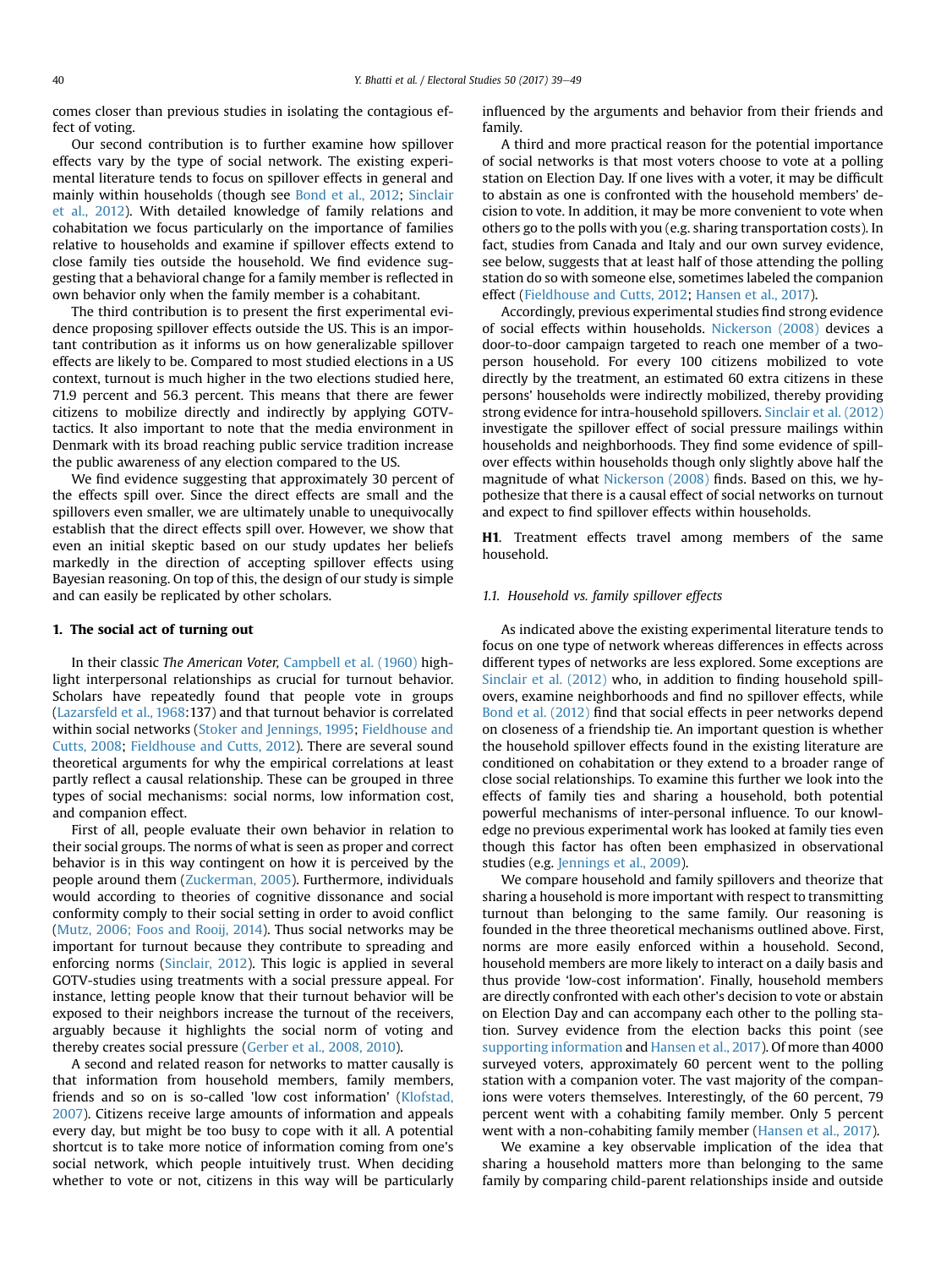households. If households are the key vehicles for social effects we expect treatment effects to travel among family members living together but not between family members who do not share a household.

H2. Treatment effects only travel to family members if they live in the same household.

### 2. High turnout elections and register data

The experiments were fielded prior to two Danish elections. The first experiment was conducted in relation to the November 19, 2013 municipal elections, while the second experiment was conducted prior to the May 25, 2014 European Parliament elections.<sup>2</sup> Both municipal and European Parliament elections can be considered as second order to national elections. Still, municipal elections are considered important. In 2013, 71.9 percent of the eligible population participated, which is slightly above the average over the last 30 years of local elections. European Parliament elections generate substantial less voter interest and there is also less campaign activity compared to municipality elections. Still, the European Elections enjoy much attention compared to many elections in other countries. The turnout in 2014 was 56.3 percent. Investigating spillover effects across two different types of elections allows us to examine the generalizability of our findings.

We gained access to the actual turnout from the two elections via the voter lists. The voter lists contain all eligible citizens with a code indicating whether they voted or not. In the 2013 municipal elections we managed to obtain voter lists from all 98 Danish municipalities. This means that we with few exceptions have access to the individual voter turnout of all eligible Danes. That is 4.36 million voters or 98.93 percent of the eligible citizens. In the 2014 European Parliament Elections we obtained voter files from 61 of the 98 municipalities with about 2.4 million voters ([Bhatti et al.,](#page-9-0) [2014b; Bhatti et al., 2014c\)](#page-9-0). The municipalities absent in the 2014 election had voter lists that needed manual digitization in order to be included whereas the others had digital voter lists, which substantially lowered the burden of gathering the data. For the 2013 election we had resources to lift this extra burden. We did not have the same resources in 2014, and therefore 37 municipalities are absent in the follow up election. This bears no consequences for the causal inference, but is important to keep in mind when considering the generalizability of the second experiment. Generally, it is rare in a European context to have access to such data, as individual level turnout is seldom publically available.

All Danes have a unique personal identification number. Using this number, the voter files were merged in anonymous form with detailed and accurate socio-demographic register data from Statistics Denmark containing a long list of individual level information such as sex, age, education, residency and income. A special advantage of the register data is the possibility of linking individuals within households and families. All individuals have a household identifier allowing to connect cohabitants. In addition, it is possible to link parents and children even if they do not share a household. This leaves us with highly reliable data including validated turnout and the possibility of linking individuals within formal networks of cohabitation and family relations.<sup>3</sup>

## 3. Field experiments with treatments delivered as short text messages

In order to study spillover effects in social networks we analyze two experiments that were conducted as part of an investigation of the direct impact of short text messages (SMS) on turnout (see [Bhatti et al., 2017a](#page-9-0) for a more detailed outline of the experiments). The idea behind the treatment is that the text messages function as noticeable reminders, which increase the likelihood that those who are already convinced about the value of voting remember to do so ([Dale and Strauss, 2009\)](#page-9-0). Both experiments applied cold text messages, meaning that the receivers had not given prior consent to get text messages from the messenger (cf. [Malhotra et al., 2011\)](#page-10-0).

The Danish law allows mass-distribution of short text messages to cell phones without consent from the receiver as long as it is not done for marketing purposes. We cooperated with The Danish Youth Council, an umbrella organization for roughly 70 Danish youth organizations. The council sponsored the distribution of the text messages. As a result from cooperating with the Danish Youth Council, the text messages were targeted citizens between 22 and 29 years (experiment 1) and  $18-21$  (experiment 2).<sup>4</sup>

To run the experiments we needed cell phone numbers that subsequently could be matched with data from the official voter records. From a list of the names and addresses of all eligible citizens in the relevant population a private company matched with cell phone numbers using public online phone registers. The cell phone number enriched data was then merged back on the official records.<sup>5</sup> The randomization into treatment and control groups was conducted in this enriched sample.

All text messages were in Danish and are described for the two studies below. To make the strongest possible treatment, we added the recipient's first name in the message based on the belief that this would help recipients perceive it as "warmer". The sender of the messages was "stem.dk" (the direct English translation would be "vote.dk") a webpage sponsored by several organizations including The Danish Youth Council in order to promote youth turnout and the organizations' mobilization campaigns.

### 3.1. Identifying voting contagion

Compared to previous studies, a considerable advantage of our design is that it gives a cleaner estimate of the contagious effect of voting. Previous studies used treatments that potentially could be directly observable to the untreated member of the household. Imagine that Mr. Jones opens the door. That does not rule out that Mrs. Jones is listening in the background or wonders who Mr. Jones was talking to. Correspondingly, a letter might be directed for Mrs.

<sup>2</sup> In municipal elections all Danish citizens and citizens from EU, Norway or Iceland who are 18 or older on Election Day and have permanent residence in the municipality are eligible to vote. Immigrants from non-EU countries are eligible to vote after three years permanent residency in the realm. In European Parliament Elections EU-citizens residing in Denmark are eligible to vote. Non-EU immigrants are only allowed to vote if they have obtained Danish citizenship. Registration is automatic in both types of elections and all eligible citizens automatically receive a polling card by mail.

 $3$  Data is stored on servers at Statistics Denmark, which is the central authority on Danish statistics. Due to security and privacy implications the data is not allowed to be made available on the internet. Researchers interested in replicating the findings are welcome to visit and work under supervision on Statistics Denmark's secure servers.

 $4$  A range of other campaigns targeted first-time voters (18-21 years old), while there was little attention paid to second and third time voters. To make up for this lack of attention, the Danish Youth Council wanted to target 22–29 years old in the municipality elections. In the European Parliament Elections (experiment 2), the Danish Youth Council was the only national organization with a GOTV-campaign targeting young individuals. Thus, they also wanted to contact the  $18-29$  year olds.

<sup>5</sup> Almost all Danes' uses cell phones. 93 percent of all Danes have used a cell phone within the last three months [\(Danmarks Statistik, 2013\)](#page-9-0). For Danes under 35 years, this figure is 98 percent. So in theory, one could reach almost all Danes via short text messages. However, many phone numbers cannot be linked with sufficient information to merge them with the public records.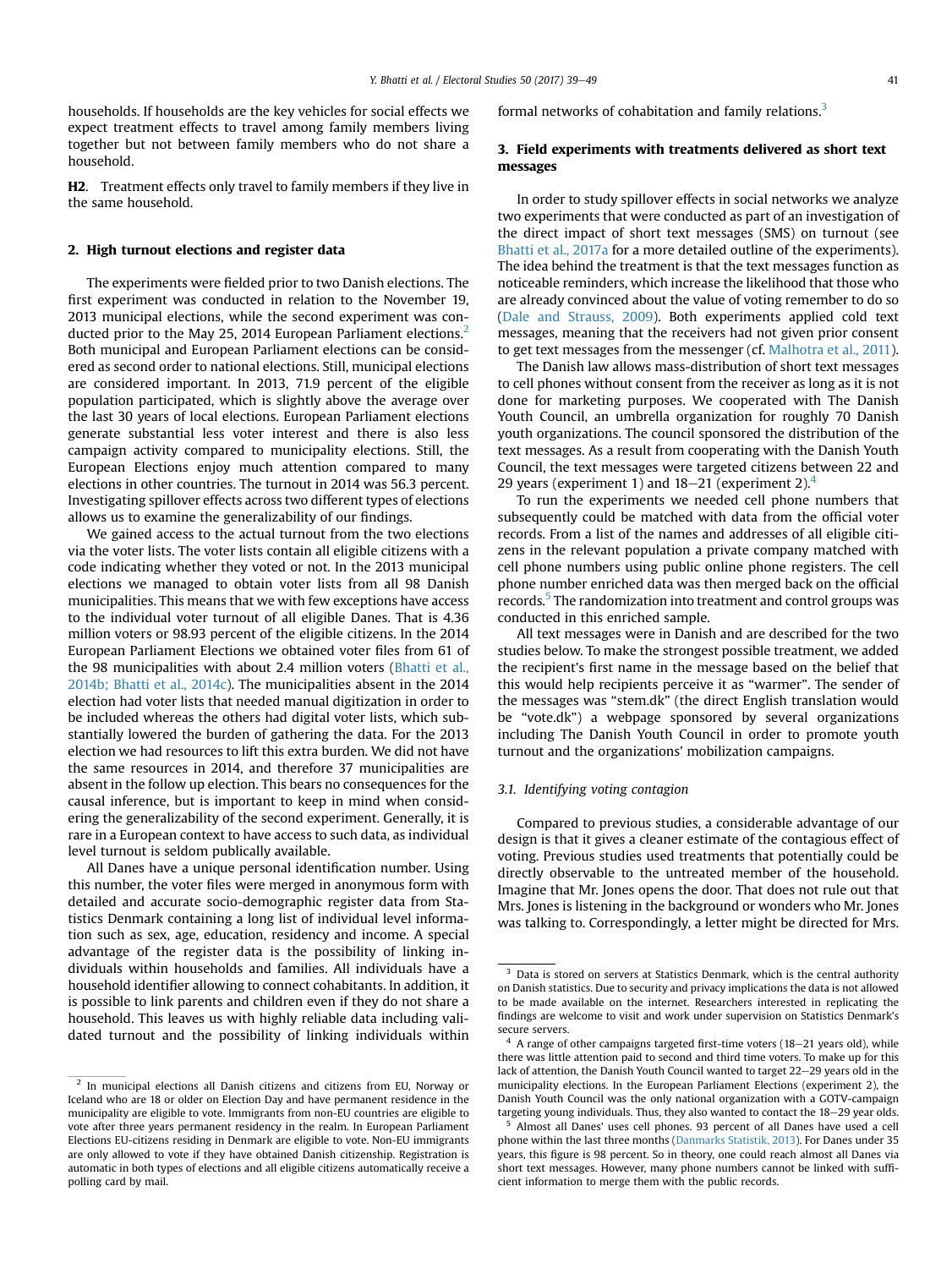Jones but Mr. Jones empties the mailbox and sees the letter.

To see why the spillover effect might overestimate the contagious aspect of voting caused by a GOTV-treatment, we formalize how the spillover percentage is estimated and what assumptions are required before we can consider the spillover percentage to be caused by voting contagion. As [Nickerson \(2008\)](#page-10-0) demonstrates, the contagion effect, a, is

$$
\alpha=\frac{S}{T}
$$

where T is the direct treatment effect and S is the indirect or spillover effect. We can expand this to a potential outcomes framework ([Holland, 1986\)](#page-10-0)<sup>6</sup>:

$$
\alpha = \frac{E[Y(dt=1|type=cohabitant)] - E[Y(dt=0|type=cohabitant)]}{E[Y(dt=1|type=treated)] - E[Y(dt=0|type=treated)]}
$$
\n(1)

where *dt* expresses the assignment of treatment to the household which affects both the treated and the cohabitant. While we assume that excludability holds for the treated, we can expand the potential outcomes for the cohabitants to depend on both the treatment status of the household and the behavior of the directly treated:

Y(treated expresses  $X(T = 1)$ ; house is treated) (2)

Y(treated expresses  $X(T = 1)$ ; house is not treated) (3)

Y(treated expresses 
$$
X(T = 0)
$$
; house is treated) (4)

$$
Y(treated expresses X(T = 0); house is not treated)
$$
 (5)

In each of the four cases the cohabitant can respond to two inputs: some behavior, X, expressed by the receiver of the treatment and the treatment itself. We denote the behavior of the treated this way to emphasize that the cohabitant responds to some social stimulus from the treated prior to the decision to vote, which we call the voting contagion. We discuss the content of this stimulus elsewhere.

With the aim being to estimate the contagious effect of voting, we want to know the difference between (2) and (4) and between (3) and (5). Unfortunately, the terms (3) and (4) are complex potential outcomes meaning that although we can imagine them we cannot empirically observe them ([Gerber and Green, 2012,](#page-10-0) p. 329). Observing them would require the treated cohabitant to act as-if treated while the house is untreated or vice versa. We can only observe (2) and (5) and the numerator in (1) gives us exactly the difference between the two. Consequentially, any argumentation for voting contagion must rely on assuming that excludability holds.

Assuming excludability implies that  $(2) = (3)$  and  $(4) = (5)$  in which case the difference in outcomes between cohabitants of treated and untreated gives the contagious effect of voting. If that assumption does not hold, excludability breaks down, and one will get a biased estimate of the contagion effect. Arguably, if the treatment has a positive effect on the directly treated it is most likely that any direct effect on the cohabitant is positive, too. If that is true, one overestimates the contagious effect of voting when excludability does not hold.

As we use a highly personal channel of communication, we argue that it is less likely that the cohabitant is directly aware of the treatment, especially in the case where the cohabitants are the parents of the treated voter. Hence, the bias in our estimate will be smaller than it has been in previous studies of the contagion effect. We see [Nickerson \(2008\)](#page-10-0) and [Sinclair \(2012\)](#page-10-0) as seminal studies, but we argue that if one takes interest in how voting is contagious, we offer an approach where a spillover effect is less likely caused by secondhand exposure to treatment, and more likely to actually capture the contagious effect of mobilizing voters.

#### 4. Study 1: The Danish municipal elections in 2013

The first experiment was fielded in the days running up to the Danish municipal elections in November 2013. The target group for the campaign was Danes aged  $22-29$  years and 46.9 percent of the target population was successfully enriched with phone numbers. We restricted the sample to households with only one individual eligible for treatment. $8$  Even though the treated were the only one in their age group residing in their household a considerable proportion still shared household with other voters in other age groups. We ended up with a sample of almost 48,917 voters from which we randomly sampled treatment and control groups [\(Bhatti](#page-9-0) [et al., 2014a; Bhatti et al., 2017a\)](#page-9-0). As is evident from the supporting information the sample for the experiment is very different from the overall population. This is an artifact of the non-random phone number enrichment and the fact that a large part of the young voters, including especially many immigrants and immigrant descendants, was set aside for another field experiment during the same campaign [\(Bhatti et al., 2015; Bhatti et al., 2017a; Bhatti et al.,](#page-9-0) [2017b\)](#page-9-0). This does not affect the causal inference for the study sample but is a consideration with respect to the generalizability of the findings.

The text messages were sent out over a timespan from seven days ahead of the elections until one hour before the polling stations closed. 17,500 were assigned to receive a text message in the days running up to the election and 7500 from this treatment group were assigned to receive an additional reminder on Election Day. 10,000 were assigned to receive a single message on Election Day and the remaining 21,417 voters were assigned to the control group. We leave the assessment of the timing effect (along with the direct effect) to be analyzed elsewhere and for the present purpose we dichotomize the experiment and pool all individuals who received a treatment in to one joint treatment group. We removed voters that between the time when we design the experiment and the election had moved to larger household and lost some as we could not match everyone to the voter lists (see [appendix A](#page-9-0) for descriptive statistics for the sample). Therefore, the final size of the treatment group is 26,873 and the control group size is 20,973, which constitutes 97.7 percent of the original group for the treatment group and 97.9 percent of the original group for the control group.

The attrition is balanced across the groups and there is no reason to believe that any source of attrition, moving to a household shared with another voter in the experiment, moving very

 $6$  For simplicity we consider spillover to cohabitants. The framework is generalizable to others exposed to the spillover.

 $7$  Though it will still be an unbiased estimate of the total direct and indirect effect on cohabitants.

 $8\,$  We did this as the number of households with multiple members aged 22-29 years was quite small, and we wanted to utilize these households in another experiment. In the original experiment we also included a few individuals who lived in larger households, as it for political purposes was a requirement that all groups of young adults were treated. In all analyses in this paper we exclude all households where more than one individual was phone number enriched (345 individuals) to ensure that only one person from each household was included in the experiment. We furthermore exclude one person with no valid household ID.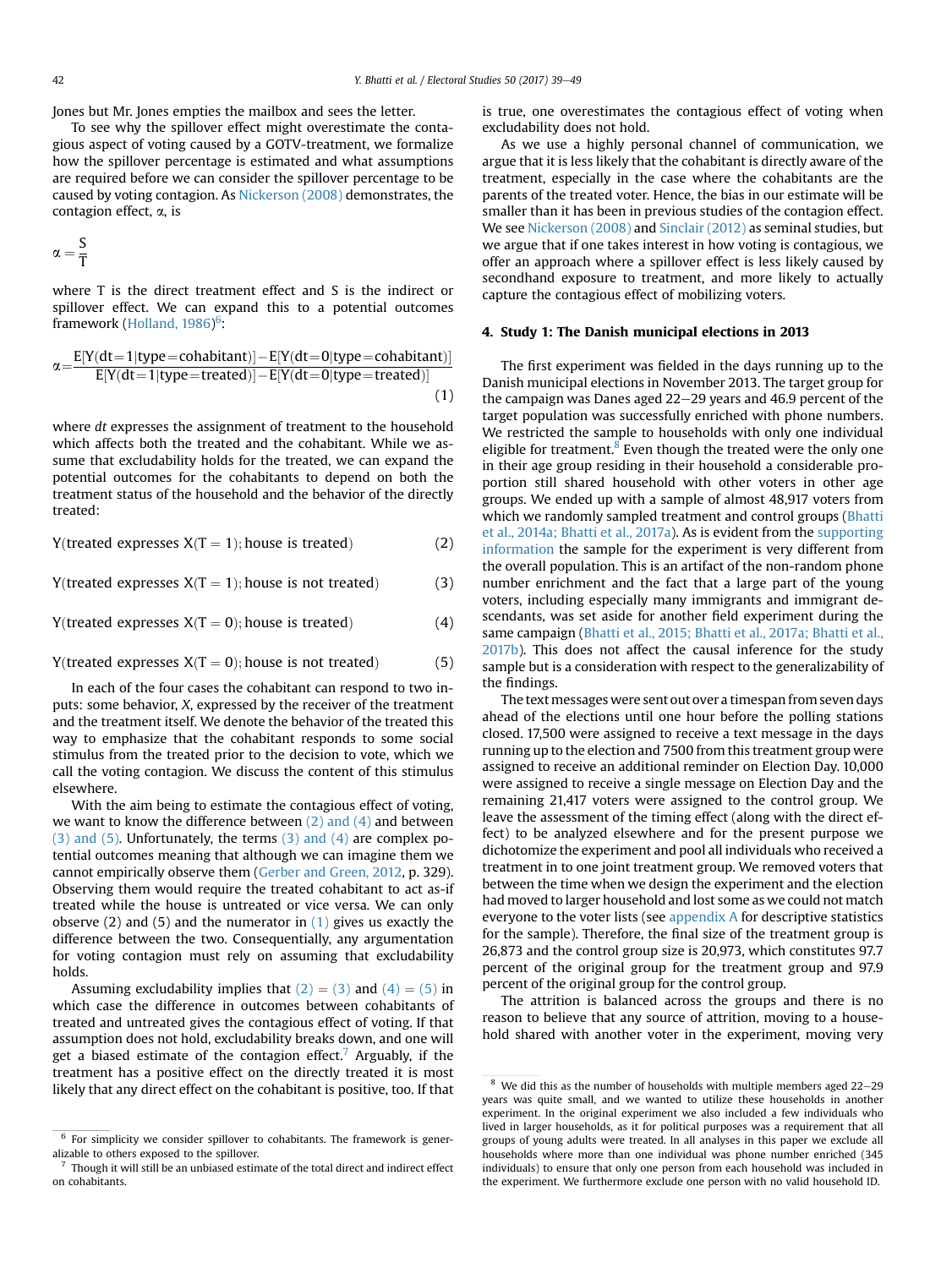close to election day, dying, or clerical errors are caused by or related to receiving a text message. In the appendix, we also show that the groups remain balanced on pretreatment covariates after attrition.

The main inspiration for the content of the text messages were drawn from [Dale and Strauss' \(2009\)](#page-9-0) noticeable reminder theory. Small adjustments were made to the Dale and Strauss-message in order to fit it within a limit of 150 characters and to fit better with normal use of Danish language. A message sent out on Election Day to an imaginary voter named Alan would be:

Hi Alan. This is a friendly reminder of the Election on Tuesday November 19. Democracy needs you so remember to vote!

The message sent out on Election Day would be:

Hi Alan. Thank you for voting in the municipality election. If you haven't voted yet, you can make it until 8 PM.

## 5. Study 2: The European Parliament election in Denmark in 2014

The second field experiment, conducted in connection with the European Parliament Elections, targeted eligible voters aged 18-29 years and 34.3 percent of this group was enriched with a mobile phone number. The primary reason for the lower enrichment rate was that it was very difficult to find the phone numbers of the youngest voters, which is likely due to their numbers being registered in their parents' name. This gave us a sample of 146,916 voters, from which 46,125 randomly were placed in the control group and the rest were randomly placed in one of the treatment groups (see [appendix B](#page-9-0) for descriptive statistics for the sample). Contrary to the municipality elections only Danish citizens and EU citizens were eligible in this election. Immigrants and immigrant descendants with permanent residency but no citizenship were ineligible. This means that especially the proportion of immigrants and descendants is substantially lower in the overall population. But the rate in the treatment sample is not that different from above due to the sample restrictions discussed above for the first experiment.

We pool the analysis of two different text messages that were sent out in the four days running up to the election (including Election Day). One text message applied a 'fresh tone':

"Dear Alan. Are you ready for the EP-election tomorrow? Because you are going to vote, right? For Democracy's sake. And your own. Regards stem.dk"

The second text message was formulated in a formal tone:

"Dear Alan. Tomorrow there will be elections to the European Parliament and a referendum. It is your choice. Vote for Democracy's sake. Regards stem.dk"

Like the first experiment, the second included young voters who did not share household with other voters in their age group eligible for treatment. This allows us to repeat the analysis from the first experiment in a different setting and reach more precise inferences about direct and spillover effects. On top of that, it also included young voters who shared a household with others eligible for treatment. This design allows us to estimate spillover effects within the intended population, thereby expanding on the findings from the first experiment.

There was also a little attrition between from treatment to data

on validated turnout in study 2. In the treatment group, 99,145 of 100,731 subjects remained in the data, which corresponds to 98.4 percent. In the control group, 45,318 of 46,125 subjects remained in the data corresponding to 98.3 percent. In the supporting information, we show that the treatment and control groups are also balanced on pretreatment covariates after attrition in the second experiment.

After the experiments we performed power analyses of the spillover effects based on the previous results in the literature. These show that the studies combined are well-powered under the most optimistic assumptions based on the previous literature, slightly underpowered under more modest, and perhaps more realistic, assumptions and underpowered under pessimistic assumptions. The power analyses are described in further detail in the supporting information.

# 6. Results

#### 6.1. Study 1: Municipal elections experiment

Direct treatment were assigned on the individual level with no clustering, while spillover treatment assignment was clustered on the household level. The confidence intervals for the spillover effect are clustered. In both studies about 85 percent of text messages were successfully delivered. As so few text messages failed to deliver, we choose to only estimate intent-to-treat effects (ITT). We keep those who we failed to reach in the treatment group as to not obliterate the randomization. Due to our focus on spillover effects, the direct effects are only of secondhand interest to us below and are analyzed in detail in [Bhatti et al. \(2017a\).](#page-9-0)

[Table 1](#page-5-0) displays direct effects and spillover effects in households. The first column shows the direct average treatment effect of 1.82 percentage points for all directly treated in the experiment. This effect is in between the two intent-to-treat estimates from the existing literature [\(Dale and Strauss, 2009; Malhotra et al., 2011](#page-9-0)).

In columns two to four we direct our attention to the effect for those who reside in a household with others, and the spillover effect on these others. The spillover-treatment group consists of those citizens cohabitating with a receiver of the text message. The spillover-control group consists of cohabitants of those who were a part of the control group. Thus, the experiment was designed to make sure that we had households where no one received the text message. In column 2, we see that the estimate for the main effect is approximately the same at 1.87, though the sample size decreases somewhat reducing the precision. In the lower half of the table we see the estimated spillover effects. The turnout rate is 0.66 higher for cohabitants in the treatment group compared to cohabitants in the control group. Using two-stage least-squares to estimate the spillover proportion, this corresponds to a spillover percentage of around 27 percent. Though the effect has the expected sign and a reasonable order of magnitude the estimate falls short of conventional levels of statistical significance.

When we split the sample into two and three person households, we find a limited and statistically insignificant direct effect of 0.93 percentage points among voters sharing a household with one other person, while the effect estimate is 4.59 percentage points and statistically significant among voters who live with two other voters. We remain agnostic about this seemingly heterogeneous effect, and instead we turn our attention to the spillover effects. Thirty and 34 percent of the direct effects seem to spill over.<sup>9</sup> Thus,

 $9\textdegree$  The pooled spillover effect surpasses each of the individual spillover effects. The fact that there are twice as many persons eligible for spillover in the large households, with the greater spillover effect explains this apparent paradox.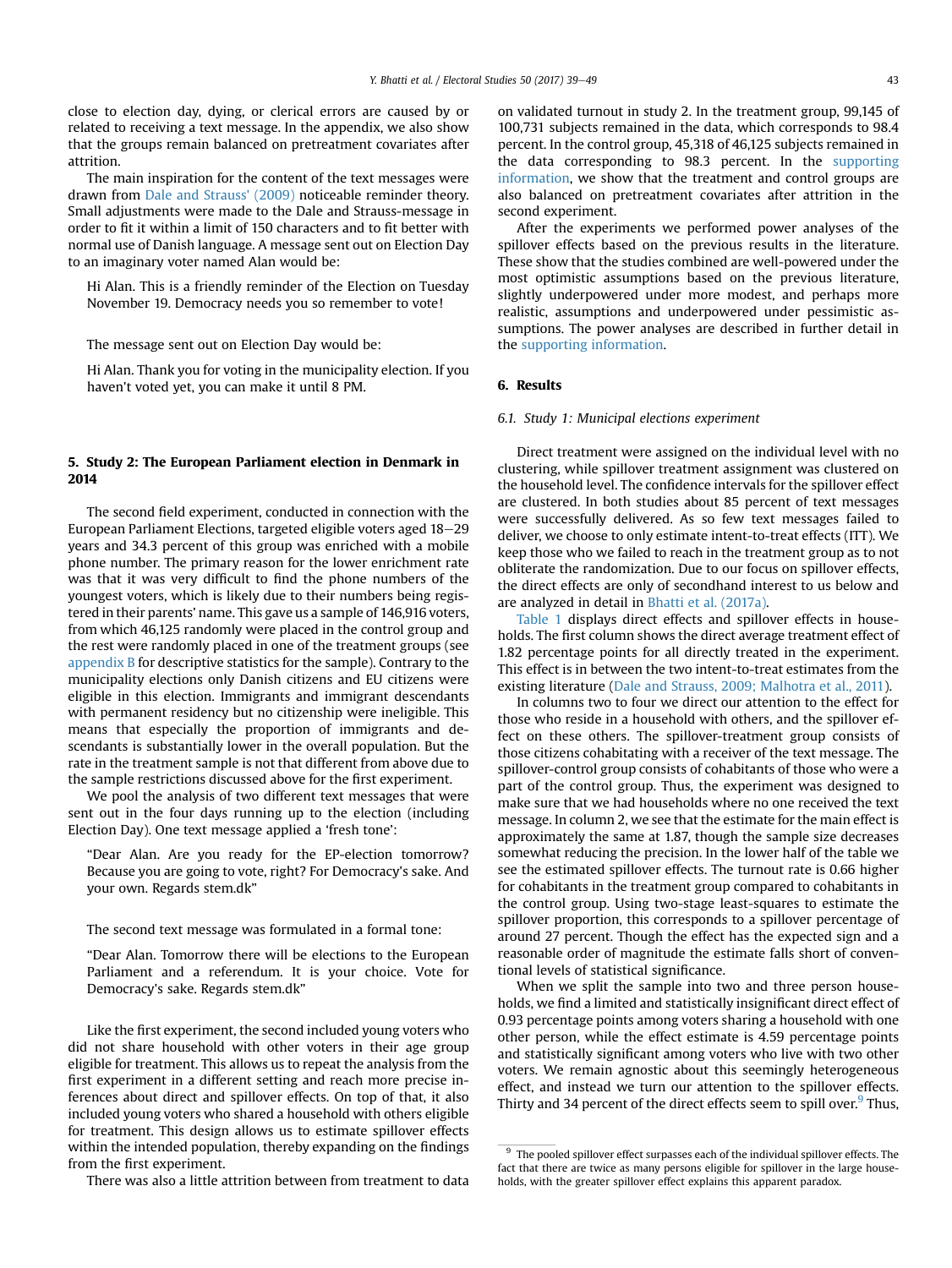<span id="page-5-0"></span>the first experiment shows that the treatment itself mobilized the intended receivers. In addition, it suggests that approximately a third of the effect spills over to other cohabitants though we must be careful with our conclusions as the confidence intervals are wide compared to the effect and spillover estimates. The spillover percentages are about half the size of the 60 percent reported by [Nickerson \(2008\)](#page-10-0), but similar to those obtained by [Sinclair et al.](#page-10-0) [\(2012\)](#page-10-0).

Next, we turn to examine the importance of cohabitation. In [Table 2](#page-6-0), we narrow our focus to those who live with both of their parents or neither of their parents. First, we see that the estimated effect for young voters who live with both their parents is 2.32 percentage points, which due to a limited sample size falls short of statistical significance. The parents are almost one percentage point more likely to vote when their child is treated, which corresponds to an estimated spillover effect just above 40 percent. If we compare this spillover percentage to the spillover on other cohabitants (not reported) we find that they do not diverge markedly. To put it another way we find no evidence that the spillover on parents is greater or smaller than on other cohabitants. However, we find that the effect does not travel to their parents when they are living in separate households (cf. column two). When treated, young voters had an average turnout of 1.40 percentage points over the control group, the pooled estimate for the spillover effect on the parents was 0.02 percentage points.

In sum, the first experiment showed that approximately one third of the direct effect travelled to cohabitants. Furthermore, spillover to parents and other cohabitants were approximately similar while the spillover to parents was virtually absent when parents did not cohabitate with the young voter. This indicates that cohabitation trump family relations. Though the results are supportive of our hypotheses they do not constitute conclusive evidence. We therefore turn to experiment two for further investigation.

### 6.2. Study 2: European Parliament experiment

[Table 3](#page-6-0) displays the same results for study 2 as Table 1 did for study 1. The average direct treatment effect in the experiment is 0.63 percentage points in the group where only one voter was eligible for treatment. The effect is statistically significant, but substantially smaller than the direct effect found in study 1. Nevertheless, both point in the same direction and the direct effect allow us to examine if some of it spills over (see [Bhatti et al., 2017a](#page-9-0) for further analysis and discussion).

on voters in a shared household falls short of statistical significance its point estimate is virtually the same as the point estimate for all treated. This is similar to what we saw in study 1. Furthermore, the proportion that spills over is once again approximately one third, though the estimate is far from statistically significant. Column 3 and 4 reveals that in study 2, the direct effect is largest for young voters who live with one other person. Accordingly, the estimated spillover effect is 0.41 percentage points, which is not statistically significant but still corresponds to approximately 50 percent of the direct effect estimate of 0.80 percentage points. In the larger households the direct effect estimate is 0.39 percentage points while the spillover effect is virtually zero. That the effect is largest in the small households opposes the finding in study 1, which supports that the differences in effects between household sizes could be largely driven by random variation.

Focusing on columns 2 to 4, we find that though the direct effect

When we look at how the effect travels to parents residing with their child ([Table 4](#page-7-0)), we also see a pattern similar to the one in study 1. For the young voters, we estimate a direct effect of 1.67. For their parents we estimate a spillover effect of 0.94 percentage point corresponding to 56 percent of the main effect. The experiment did not mobilize young voters who do not reside with their parents to the same extent as we saw in study 1, which makes the spillover calculations extremely fragile. The turnout rate in the treatment group was only marginally higher than in the control group, and the estimated spillover effects are in fact negative though small and statistically insignificant. It is therefore difficult to use this part to say more than we know from study 1 about the spillover to parents who do not cohabitate with their children.

In both experiments, the direct effect is stronger for young voters that live with their parents. Although we emphasize that the difference in effects are not causally identified, we might pause a moment to speculate about why we see such a pattern. One possible explanation has to do with the social context. Perhaps the young people living with their parents discuss the election with their parents after they receive the text message and the discussion leads them to vote. Such a mechanism would both drive the direct effect and the spillover effect. Young people who do not live with their parents are a mix of voters living alone and sharing households with others. Those living alone cannot engage with others in their household. Those living with others than their parents may live with people with whom they are less likely to discuss the election so a text message does not have the same impact on them. An alternative account for the difference in effects is that those living with their parents are younger and perhaps less set in their

### Table 1

Direct treatment effects and spillover effects for household members in study 1.

|                                             | <b>ALL</b>      | In shared household | 1 other in household | 2 others in household |
|---------------------------------------------|-----------------|---------------------|----------------------|-----------------------|
| Direct effect                               |                 |                     |                      |                       |
| Treatment group turnout                     | 61.18           | 63.40               | 65.85                | 55.03                 |
|                                             | $N = 26.873$    | $N = 12.471$        | $N = 9647$           | $N = 2824$            |
| Control group turnout                       | 59.36           | 61.53               | 64.91                | 50.43                 |
|                                             | $N = 20.973$    | $N = 9859$          | $N = 7555$           | $N = 2304$            |
| Direct treatment effect                     | $1.82^* (0.45)$ | $1.87^* (0.65)$     | 0.93(0.73)           | $4.59*(1.40)$         |
| Spillover effect on other household members |                 |                     |                      |                       |
| Treatment group turnout                     |                 | 70.02               | 65.95                | 76.97                 |
|                                             |                 | $N = 15.295$        | $N = 9647$           | $N = 5648$            |
| Control group turnout                       |                 | 69.36               | 65.67                | 75.41                 |
|                                             |                 | $N = 12.163$        | $N = 7555$           | $N = 4608$            |
| Spillover effect (percentage points)        |                 | 0.66(0.61)          | 0.28(0.73)           | 1.55(1.06)            |
| Spillover percentage                        | -               | 27(23)              | 30(66)               | 34 (22)               |

Standard error in  $()$ ,  $*p < 0.05$  (one-sided test). The estimates for direct and treatment effects are difference in means and the standard errors are from linear regressions clustered by the household. A randomization inference based approach yield identical results. The spillover percentage is estimated using two-stage least-squares with the first stage being a regression turnout for the directly treated on assignment to treatment. See [appendix A](#page-9-0) for descriptive statistics for the treatment and control groups.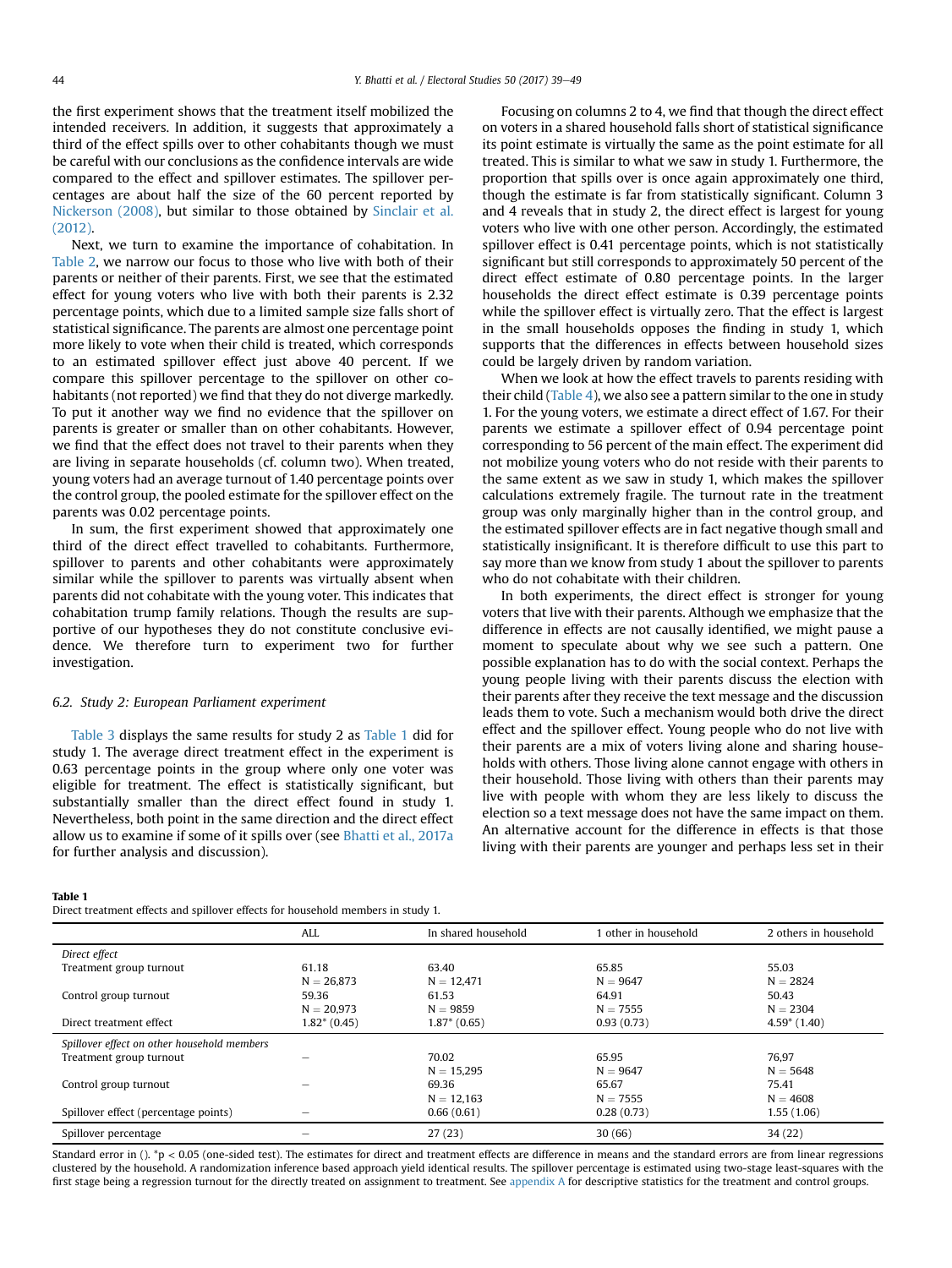#### <span id="page-6-0"></span>Table 2

|                                       | Lives with both parents | Lives without parents |
|---------------------------------------|-------------------------|-----------------------|
| Direct effect                         |                         |                       |
| Treatment group turnout               | 58.87                   | 64.66                 |
|                                       | $N = 1573$              | $N = 17.308$          |
| Control group turnout                 | 56.55                   | 63.26                 |
|                                       | $N = 1229$              | $N = 13.443$          |
| Direct treatment effect               | 2.32(1.88)              | $1.40*(0.55)$         |
| Spillover effect on mother            | 0.97(1.39)              | 0.27(0.43)            |
| Spillover effect on father            | 0.98(1.42)              | $-0.22(0.44)$         |
| Joint spillover over on parents       | 0.97(1.27)              | 0.02(0.36)            |
| Spillover percentage on mother        | 42 (59)                 | 19(30)                |
| Spillover percentage on father        | 42(61)                  | $-16(33)$             |
| Joint spillover percentage on parents | 42 (54)                 | 2(25)                 |

Standard error in  $()$ . \*p < 0.05 (one-sided test). The estimates for direct and treatment effects are difference in means and the standard errors are from linear regressions clustered by the household. A randomization inference based approach yield identical results. The spillover percentage is estimated using two-stage least-squares with the first stage being a regression turnout for the directly treated on assignment to treatment. Control group turnout for parents is approx. 80 percent.

habit of voting or abstaining. We reemphasize that we did not design our experiment to causally identify competing explanations for the pattern.

Finally, we also used study 2 to expand on our findings in study 1. In [Table 5](#page-7-0) we include voters in the age group who reside with another voter in the age group. This allows us to estimate the spillover effect on someone of similar age and to investigate if there is an additional effect of exposure to both treatment and spillover.

From the results, we see that turnout was 2.14 percentage points higher for those who received treatment and no exposure to spillover. This is voters who got a message and reside with a voter who could potentially receive a text message but did not. Moreover, those exposed to spillover but not treatment had a 0.67 percentage point higher turnout. Though the latter is far from reaching statistical significance, it is once again approximately one third of the effect that spills over to the cohabitants. Finally, we see that there is no evidence of an additional effect of being exposed to spillover once treated, quite the contrary. Voters in the treatment group who lived with another person from the treatment group and thus were exposed to both treatment and spillover turned out at a rate that was 1.26 percentage points higher than the control group. This is less than for those only exposed to treatment, though the wide confidence interval show that the difference could be due to sampling error.

Overall, the effect in study 2 was statistically weaker than in

study 1. However, the findings in both studies point in the same direction and suggest that the treatment mobilized voters and approximately one third of the direct effect travelled in the household. There was no clear pattern of cohabiting parents being more receptive of spillover than other cohabitants are. Instead, we see that the effect is not transmitted to parents when they reside in another household. This is consistent with the expectations formulated above. When we mobilize voters, the change induced in the behavior mainly transmits to others in their household. Although our study is inconclusive, the results suggest that cohabitation matters more than the family relation.

### 6.3. Bayesian Integration of research findings

Both experiments offer evidence in the direction of spillover effects but neither have sufficient power to establish a definite finding. The power of the estimates can be increased by pooling them together using fixed-effects meta-analysis [\(Borenstein et al.,](#page-9-0) [2009\)](#page-9-0). From the two experiments we have three estimates that we can pool together by their precision using the formula:

$$
u_{pooled} = \frac{\Sigma_1^j u_j^* W_j}{\Sigma_1^j W_j}
$$

where  $W_i$  are weights equivalent to the individual estimate's

| . . | ۰. | ۰. |  |
|-----|----|----|--|

|  |  |  | Direct treatment effects and spillover effects for household members in study 2. |  |  |
|--|--|--|----------------------------------------------------------------------------------|--|--|
|  |  |  |                                                                                  |  |  |
|  |  |  |                                                                                  |  |  |

|                                         | ALL             | In shared household | 1 other in household | 2 others in household |
|-----------------------------------------|-----------------|---------------------|----------------------|-----------------------|
| Direct effect                           |                 |                     |                      |                       |
| Treatment group turnout                 | 44.41           | 46.64               | 47.81                | 43.86                 |
|                                         | $N = 77.050$    | $N = 44.815$        | $N = 31.603$         | $N = 13.212$          |
| Control group turnout                   | 43.78           | 45.97               | 47.00                | 43.48                 |
|                                         | $N = 35.181$    | $N = 20.544$        | $N = 14.520$         | $N = 6.024$           |
| Direct treatment effect                 | $0.63^* (0.32)$ | 0.67(0.42)          | 0.80(0.50)           | 0.39(0.77)            |
| Spillover effect on other house members |                 |                     |                      |                       |
| Treatment group turnout                 |                 | 54.53               | 49.96                | 59.99                 |
|                                         |                 | $N = 58.027$        | $N = 31.603$         | $N = 26.424$          |
| Control group turnout                   |                 | 54.29               | 49.55                | 60.01                 |
|                                         |                 | $N = 26.568$        | $N = 14.520$         | $N = 12.048$          |
| Spillover effect                        |                 | 0.23(0.42)          | 0.41(0.50)           | $-0.02(0.70)$         |
| Spillover percentage                    |                 | 39(59)              | 51 (47)              | $-6(187)$             |

Standard error in ().  $*p < 0.05$  (one-sided test). The estimates for direct and treatment effects are difference in means and the standard errors are from linear regressions clustered by the household. A randomization inference based approach yield identical results. The spillover percentage is estimated using two-stage least-squares with the first stage being a regression turnout for the directly treated on assignment to treatment. See [appendix B](#page-9-0) for descriptive statistics for the treatment and control groups.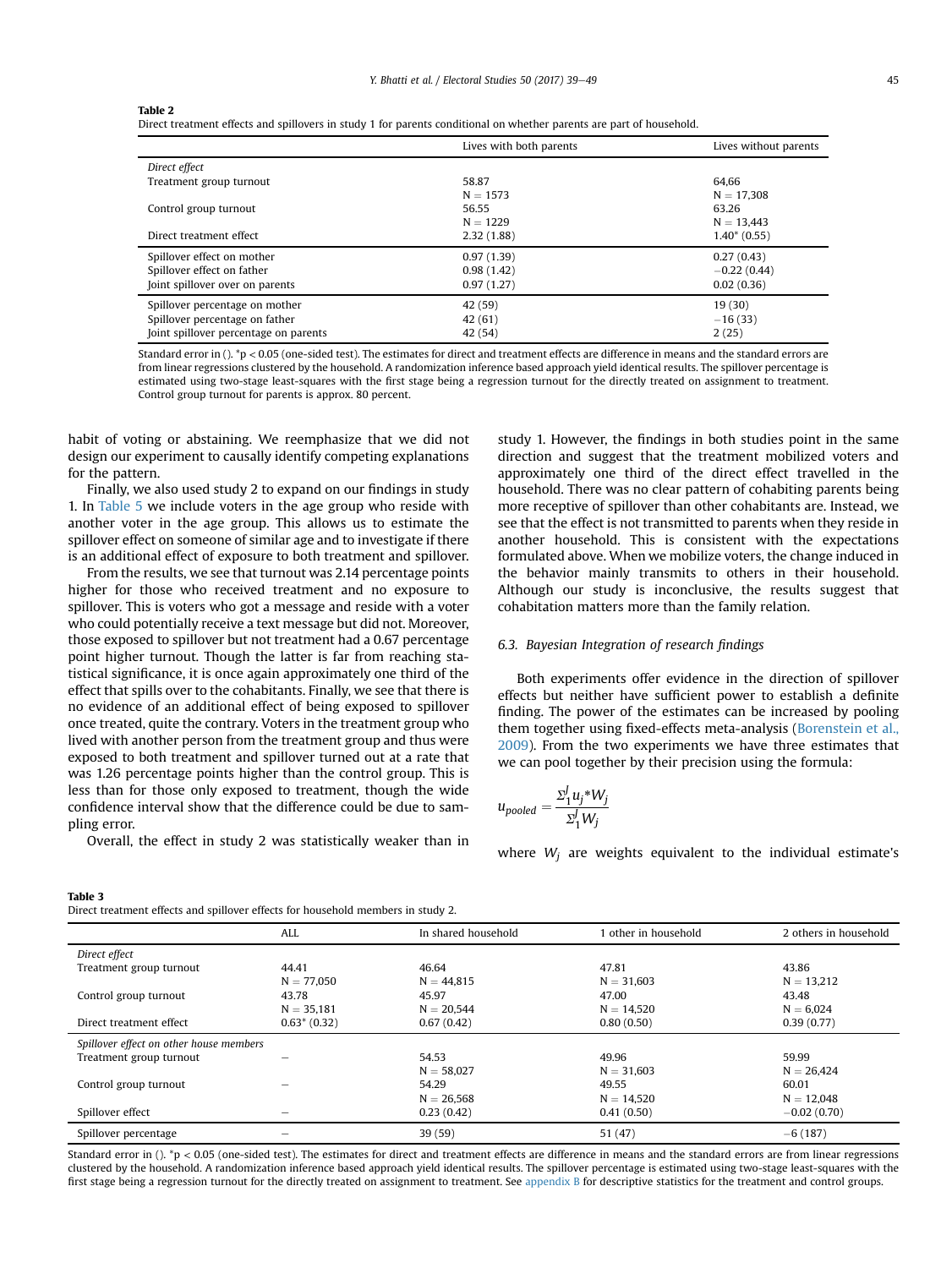#### <span id="page-7-0"></span>Table 4

Direct treatment effects and spillovers in study 2 for parents conditional on whether parents are part of household.

|                                        | Lives with both parents | Lives without parents |
|----------------------------------------|-------------------------|-----------------------|
| Direct effect                          |                         |                       |
| Treatment group turnout                | 48.11                   | 46.29                 |
|                                        | $N = 9300$              | $N = 29.217$          |
| Control group turnout                  | 46.44                   | 46.13                 |
|                                        | $N = 4313$              | $N = 13.361$          |
| Direct treatment effect                | $1.67*(0.92)$           | 0.16(0.52)            |
| Spillover effect on mother             | 1.04(0.86)              | $-0.32(0.50)$         |
| Spillover effect on father             | 0.83(0.86)              | $-0.10(0.50)$         |
| Pooled spillover effect on parents     | 0.94(0.81)              | $-0.21(0.44)$         |
| Spillover percentage on mother         | 62(46)                  | $-201(790)$           |
| Spillover percentage on father         | 50(46)                  | $-64(410)$            |
| Pooled spillover percentage on parents | 56 (42)                 | $-133(568)$           |

Standard error in  $()$ . \*p < 0.05 (one-sided test). The estimates for direct and treatment effects are difference in means and the standard errors are from linear regressions clustered by the household. A randomization inference based approach yield identical results. The spillover percentage is estimated using two-stage least-squares with the first stage being a regression turnout for the directly treated on assignment to treatment. NOTE: Control group turnout for parents is around 64–68 percent.

#### Table 5

Effects in households with two eligible for treatment in study 2.

|                       | Turnout/effect | N      |
|-----------------------|----------------|--------|
| Control group turnout | 48.5           | 3130   |
| Treatment effect      | $2.14*(1.29)$  | 7007   |
| Spillover effect      | 0.67(1.29)     | 7007   |
| Treatment*spillover   | $-1.55(1.67)$  | 15.088 |

Standard error in ().  $p < 0.05$  (one-sided test). The estimates for direct and treatment effects are difference in means and the standard errors are from linear regressions clustered by the household. A randomization inference based approach yield identical result. See [appendix B](#page-9-0) for descriptive statistics for the treatment and control groups.

precision given by one divided by its variance, that is  $1/\hat{\sigma_i}$ . For the households with two eligible for treatment, the spillover effect is estimated using two-stage least-squares where one subject from each household in the control group is picked at random to have their revealed outcome in the first stage and the other's revealed outcome is imputed as the second stage outcome. The median estimate from 5000 simulations over this approach is 31 percent spillover with a median standard error of 54 percent. Pooling together the estimates using the formula above, we get an estimated spillover effect of 29 percent with a standard error of 20 percent.

Pooling the results together we are still not able to estimate the effect with enough precision to establish that a positive spillover effect is present. However, we still learn substantially from our experiments. In order to quantify how one can learn from the experiment, [Fig. 1](#page-8-0) tracks how four types learn from each of the individual estimates in the order they were presented above. $10$ 

Each of the types are Bayesian learners who use the data to update their prior belief about the effect size in order to form a posterior belief ([Gill, 2014\)](#page-10-0). The first type is agnostic about the effect size. Before she sees any data, her prior is summarized by a normal distribution with an average of zero and standard deviation of 1, reflecting that she believes effects can be large in either direction. The second type is an "informed skeptic" who builds her beliefs on modest spillovers of around one third like those [Sinclair](#page-10-0) [et al. \(2012\)](#page-10-0) find. The mean of her prior is 0.30 with a standard deviation of 0.30, reflecting that she is quite certain that the effect is neither substantially larger nor smaller than her prior conviction. The third type is an "informed optimist" who has based her prior beliefs on the existing literature, too. However, she believes that around 60 percent of the effect spills over corresponding to spillovers like [Nickerson \(2008\)](#page-10-0). She too is relatively certain about her beliefs reflected in the standard deviation of 0.30, similar to the standard deviation for the "informed skeptic". Finally, the "skeptic" does not believe an effect exists and is quite certain that it is at best limited, summarized in a prior with mean zero and a relatively small standard deviation of 0.2.

[Fig. 1](#page-8-0) shows how different types update their beliefs in light of the research findings.

Though the priors of the four types differ, they arrive at quite similar conclusions. The "agnostic" (row 1) concludes that there is roughly a 92 percent chance that the effect spills over. The "informed skeptic" (row 2) put this probability at 96 percent and the "informed optimist" (row 3) concludes that there is a 99 percent chance. While the "Informed optimist" only changes her belief that there are spillovers from 0.977 to 0.990, she changes her belief about the spillover percent markedly from around 60 percent to around 38 percent. In fact, after updating her beliefs she puts the probability of the effect being equal to 0.60 or larger at just 0.097 (calculation not shown).

Finally, the skeptic (row 4) remains the most reluctant but even she puts the chance at 85 percent. Neither of the types is completely convinced but [Fig. 1](#page-8-0) does show how the new evidence almost uniformly pushes everyone in the direction of being more convinced. However, the optimist hardly changes her belief that the effect exists but changes what she believes to be a credible size of the effect. The priors are far from exhaustive of all priors, but regardless of which comes closest to one's own, it seems evident that all types that a priori have some doubt as to if the effects do exist are moved in a direction that spillover indeed take place.

## 7. Discussion

A central contribution of our study is to increase our confidence that spillover effects are due to exposure to the behavior of a treated person and not due to unintentionally being exposed directly to the treatment. The existing studies use treatment delivery methods which potentially can be observed by other individuals in the household, though this last concern is more pressing for [Nickerson \(2008\)](#page-10-0)'s door-to-door treatment than [Sinclair et al.'s \(2012\)](#page-10-0) direct mail treatment. This possibility declines substantially by using personal short text messages delivered directly to the cell phone of the treated person. Especially for young

 $10$  This section is inspired by ([Green et al., 2016\)](#page-10-0) and the figures are based on their publicly available replication code.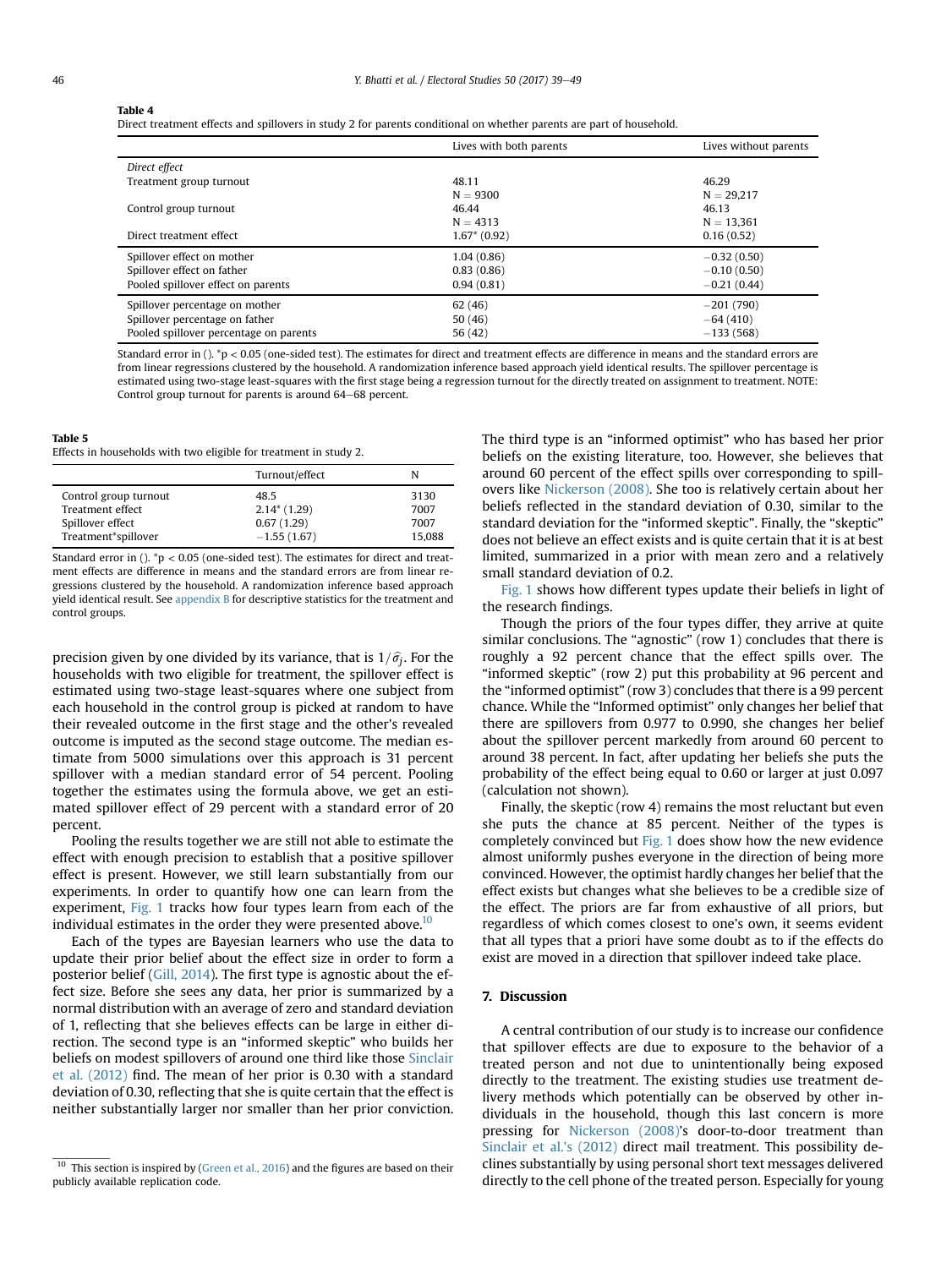<span id="page-8-0"></span>

Fig. 1. Bayesian Integration of spillover effects from two SMS experiments.

voters who cohabitate with their parents it seems most likely that they keep the text messages for themselves. Even though we cannot completely rule out that some people might read messages on their household members' cell phones, our results does make it clearer that the contagious effect of turnout behavior happens because of the behavior of other household members and not because of direct exposure to a mobilization message. Ultimately, our findings are not unequivocal but as we demonstrated above, our findings pulls the skeptics towards accepting spillover effects, and drives the optimist towards more modest expectations about the spillover effect size without decreasing her confidence that a spillover effect exists.

The difference in delivery may explain why our estimate of the spillover percentage of about 30 is approximately half of the effect found by [Nickerson \(2008\)](#page-10-0) and on par with the effect in [Sinclair](#page-10-0) [et al. \(2012\)](#page-10-0). Other potential explanations are the overall high turnout, which makes a potential ceiling effect more likely, and the difference in political culture and context might also explain the difference. The exact reasons for these explanations should be subject to future research, e.g. by employing the same research designs across countries or testing different means of treatment within the same experiments.

We also provide suggestive evidence indicating that sharing a household is important for the transmission of turnout behavior. Being related seems not to be sufficient. Physical interaction on a regular basis with the newly mobilized voter seems to be central for the spillover effect to work. This can be because norms are easier enforced within households, because household members are a useful source of low-cost information or because household

members accompany each other to the polling station.

By examining spillover effects with departure in young individuals, a by-product of our study is that we simultaneously offered evidence suggesting that adult children can affect their parents' turnout. As noted previously, observational research has observed a correlation between parents and their adult children's political attitudes and behavior. In a general sense the literature argues that while growing up children learn certain participation norms from their surroundings and especially from their parents ([Plutzer, 2002\)](#page-10-0). However, not much attention have been given to the possibility that the effect might also work the other way around (though see [Washington, 2008; Glynn and Sen, 2015](#page-10-0) among others), although the political socialization approach indeed is open to this possibility (cf. [Jennings et al., 2009\)](#page-10-0). Our experimental approach indicates that children in fact can affect their parents if they share a household. Of course, our findings far from rules out the relevance of the other perspectives on the parent-child transmission of political behavior.

As a final contribution, we show that findings of spillover effects in get-out-the-vote experiments from American contexts are consistent with findings in a European context. The existing studies rely on US elections with turnout levels between 25 and 40 percent. Our studies are conducted across two elections in Denmark, where turnout is substantially higher and the political system and context varies from the US system. Showing that turnout behavior travels within households in different contexts is in itself an important addition to the scientific accumulation of knowledge as it implies that it is not specific to one context. We suggest that the social transmission of turnout behavior might be a general principle,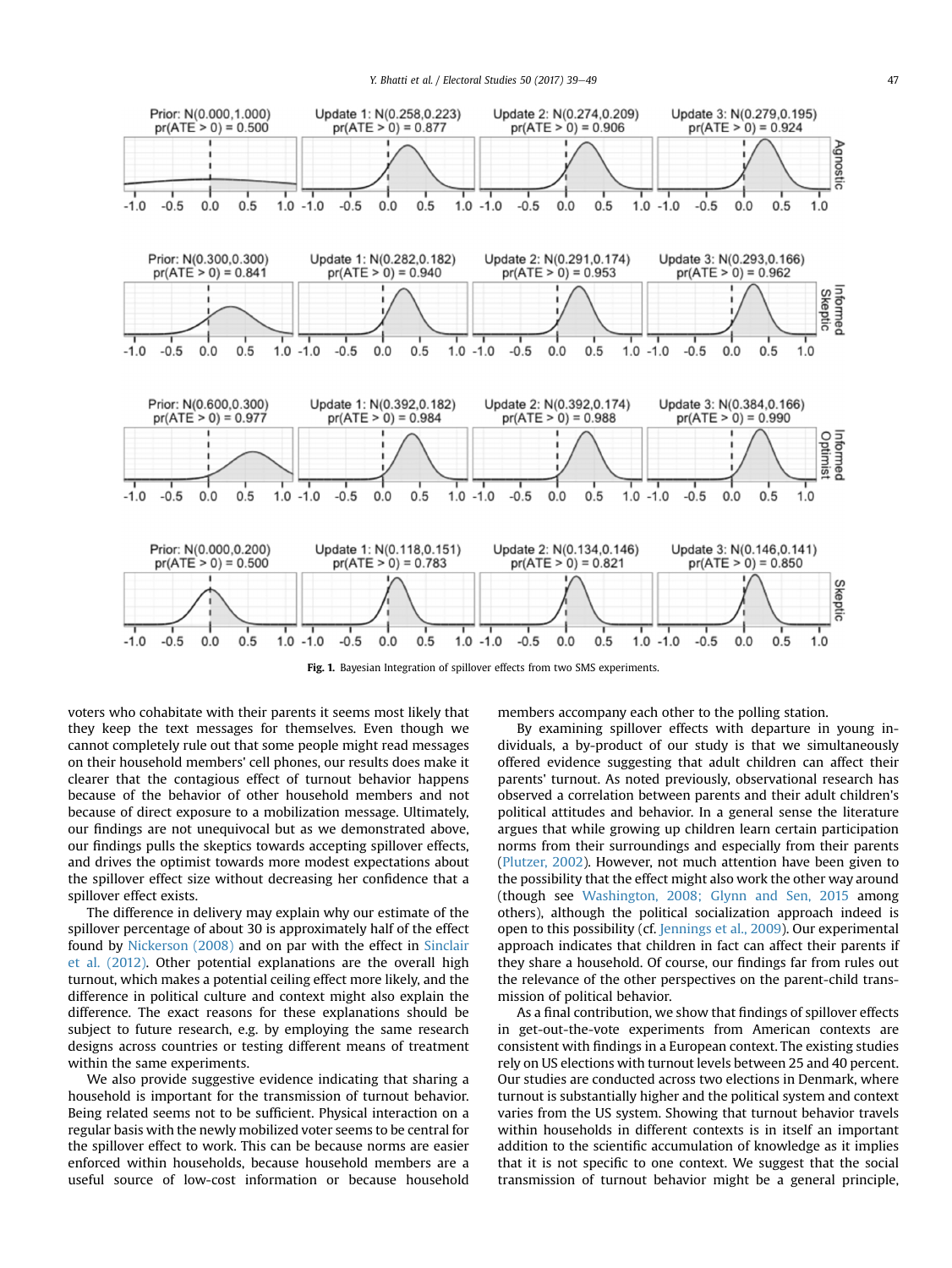<span id="page-9-0"></span>though more research on spillover effects in different contexts and with other types of participation are encouraged in order to investigate how far the findings generalize. For such purpose, our research design lends itself nicely to reproduction by researchers in different elections and countries. A particular strength of the design is that the identified spillover effect is more likely caused by voting contagion and not indirect treatment. Hopefully, future research can use our design as a template to estimate spillover effects and update our beliefs about the spillover effects of GOTV-treatments as well as other types of studies where social contagion might take place.

#### Acknowledgements

Earlier versions of the article have been presented at the American Political Science Association's Annual Meeting 2014, The Nordic Political Science Association Conference 2014 and the Midwest Political Science Association's Annual Meeting 2015. We thank the discussants and participants for their useful comments. We have furthermore received valuable comments from Don Green, Alex Coppock, Costas Panagopoulus, James Fowler, Kevin Arceneaux, and the reviewers. The project is primarily funded by the Danish Council for Independent Research (grant no. 12- 124983). The project has also received funding from the Danish Youth Council. We declare that we have no conflict of interest.

## Appendix A. Descriptive statistics for population, sample, and groups in study 1

Table A1

Study 1: Descriptive statistics for population and experimental sample.

|                         | Population of 22–29<br>year olds |         |         | Experimental sample |         |        |
|-------------------------|----------------------------------|---------|---------|---------------------|---------|--------|
|                         | Mean                             | St.dev. | N       | Mean                | St.dev. | N      |
| Voted                   | 54.86                            | 49.76   | 520.509 | 60.39               | 48.91   | 47.846 |
| Age                     | 25.37                            | 2.29    | 520.509 | 25.59               | 2.31    | 47.790 |
| Female                  | 0.49                             | 0.50    | 520.509 | 0.50                | 0.50    | 47.790 |
| Immigrant or descendent | 0.18                             | 0.38    | 520.509 | 0.06                | 0.24    | 47.790 |
| Lives with mother       | 0.09                             | 0.29    | 517.049 | 0.10                | 0.30    | 47.523 |
| Lives with father       | 0.08                             | 0.26    | 513.270 | 0.08                | 0.28    | 47.214 |
| Student                 | 0.40                             | 0.49    | 520.509 | 0.41                | 0.49    | 47.846 |

#### Table A2

|  | Study 1: Descriptive statistics for treatment and control group. |  |  |
|--|------------------------------------------------------------------|--|--|
|  |                                                                  |  |  |

|                         | Treatment group |         |        | Control group |         |        |
|-------------------------|-----------------|---------|--------|---------------|---------|--------|
|                         | Mean            | St.dev. | N      | Mean          | St.dev. | N      |
| Voted                   | 61.18           | 48.73   | 26.873 | 59.36         | 49.12   | 20.973 |
| Age                     | 25.60           | 2.31    | 26.842 | 25.57         | 2.31    | 20.948 |
| Female                  | 0.50            | 0.50    | 26.842 | 0.50          | 0.50    | 20.948 |
| Immigrant or descendent | 0.06            | 0.24    | 26.842 | 0.06          | 0.24    | 20.948 |
| Lives with mother       | 0.10            | 0.30    | 26.698 | 0.10          | 0.31    | 20.825 |
| Lives with father       | 0.08            | 0.28    | 26.506 | 0.08          | 0.28    | 20.708 |
| Student                 | 0.41            | 0.49    | 26.873 | 0.41          | 0.49    | 20.973 |

## Appendix B. Descriptive statistics for population, sample, and groups in study 2

#### Table B1

Study 2: Descriptive statistics for population and experimental sample.

|                         | Population of 18–29<br>year olds |         |             | Experimental sample |         |         |
|-------------------------|----------------------------------|---------|-------------|---------------------|---------|---------|
|                         | Mean                             | St.dev. | $\mathbf N$ | Mean                | St.dev. | N       |
| Voted                   | 43.27                            | 49.55   | 444.091     | 45.43               | 49.80   | 144.463 |
| Age                     | 23.33                            | 3.39    | 444.091     | 24.24               | 3.11    | 144.174 |
| Female                  | 0.49                             | 0.50    | 444.091     | 0.48                | 0.50    | 144.174 |
| Immigrant or descendent | 0.07                             | 0.25    | 444.091     | 0.05                | 0.22    | 144.174 |
| Lives with mother       | 0.21                             | 0.41    | 408.093     | 0.18                | 0.35    | 138.663 |
| Lives with father       | 0.26                             | 0.44    | 428.774     | 0.15                | 0.38    | 132.008 |
| Student                 | 0.52                             | 0.50    | 444.091     | 0.48                | 0.50    | 144.463 |

### Table B2

Study 2: Descriptive statistics for treatment and control group.

|                         | Treatment group |         |        | Control group |         |        |
|-------------------------|-----------------|---------|--------|---------------|---------|--------|
|                         | Mean            | St.dev. | N      | Mean          | St.dev. | N      |
| Voted                   | 45.66           | 49.81   | 99.145 | 44.94         | 49.75   | 45.138 |
| Age                     | 24.25           | 3.12    | 98.947 | 24.22         | 3.12    | 45.227 |
| Female                  | 0.48            | 0.50    | 98.947 | 0.48          | 0.50    | 45.227 |
| Immigrant or descendent | 0.05            | 0.22    | 98.947 | 0.05          | 0.22    | 45,227 |
| Lives with mother       | 0.18            | 0.38    | 95.212 | 0.18          | 0.38    | 43.451 |
| Lives with father       | 0.15            | 0.35    | 90.606 | 0.14          | 0.35    | 41.402 |
| Student                 | 0.48            | 0.50    | 99.145 | 0.48          | 0.50    | 45,318 |

#### Appendix C. Supplementary data

Supplementary data related to this article can be found at [https://doi.org/10.1016/j.electstud.2017.09.003.](https://doi.org/10.1016/j.electstud.2017.09.003)

#### References

- [Anderson, M., 2009. Beyond membership: a sense of community and political](http://refhub.elsevier.com/S0261-3794(16)30153-6/sref1) [behavior. Polit. Behav. 31 \(4\), 603](http://refhub.elsevier.com/S0261-3794(16)30153-6/sref1)-[627.](http://refhub.elsevier.com/S0261-3794(16)30153-6/sref1)
- [Bhatti, Y., Dahlgaard, J.O., Hansen, J.H., Hansen, K.M., 2014a. Kan man øge valgdel](http://refhub.elsevier.com/S0261-3794(16)30153-6/sref32)[tagelsen? Analyse af mobiliseringstiltag ved kommunalvalget den 19. november](http://refhub.elsevier.com/S0261-3794(16)30153-6/sref32) [2013. Institut for Statskundskab, Københavns Universitet, København.](http://refhub.elsevier.com/S0261-3794(16)30153-6/sref32)
- [Bhatti, Y., Dahlgaard, J.O., Hansen, J.H., Hansen, K.M., 2014b. Hvem stemte til EP](http://refhub.elsevier.com/S0261-3794(16)30153-6/sref33)[valget 2014? Valgdeltagelsen ved Europa-Parlamentsvalget 25. maj 2014.](http://refhub.elsevier.com/S0261-3794(16)30153-6/sref33) [Beskrivende analyser af valgdeltagelsen baseret på registerdata. Institut for](http://refhub.elsevier.com/S0261-3794(16)30153-6/sref33) [Statskundskab, Københavns Universitet, København](http://refhub.elsevier.com/S0261-3794(16)30153-6/sref33).
- [Bhatti, Y., Dahlgaard, J.O., Hansen, J.H., Hansen, K.M., 2014c. Hvem stemte og hvem](http://refhub.elsevier.com/S0261-3794(16)30153-6/sref34) [blev hjemme? Valgdeltagelsen ved kommunalvalget 19. november 2013.](http://refhub.elsevier.com/S0261-3794(16)30153-6/sref34) [Beskrivende analyser af valgdeltagelsen baseret på registerdata. Institut for](http://refhub.elsevier.com/S0261-3794(16)30153-6/sref34) [Statskundskab, Københavns Universitet, København](http://refhub.elsevier.com/S0261-3794(16)30153-6/sref34).
- [Bhatti, Y., Dahlgaard, J.O., Hansen, J.H., Hansen, K.M., 2015. Getting out the vote with](http://refhub.elsevier.com/S0261-3794(16)30153-6/sref35) evaluative thinking. Am. J. Eval.  $36(3)$ ,  $389-400$  $389-400$ .
- [Bhatti, Y., Dahlgaard, J.O., Hansen, J.H., Hansen, K.M., 2017a. Moving the campaign](http://refhub.elsevier.com/S0261-3794(16)30153-6/sref36) [from the front door to the front pocket:](http://refhub.elsevier.com/S0261-3794(16)30153-6/sref36) field experimental evidence on the [effect of phrasing and timing of text messages on voter turnout. J. Elections](http://refhub.elsevier.com/S0261-3794(16)30153-6/sref36) [Public Opin. Parties 1](http://refhub.elsevier.com/S0261-3794(16)30153-6/sref36)-[20](http://refhub.elsevier.com/S0261-3794(16)30153-6/sref36).
- [Bhatti, Y., Dahlgaard, J.O., Hansen, J.H., Hansen, K.M., 2017b. Can governments use](http://refhub.elsevier.com/S0261-3794(16)30153-6/sref37) [Get Out The Vote letters to solve Europe](http://refhub.elsevier.com/S0261-3794(16)30153-6/sref37)'s turnout crisis? Evidence from a field [experiment. W. Eur. Polit. 1](http://refhub.elsevier.com/S0261-3794(16)30153-6/sref37)-[21.](http://refhub.elsevier.com/S0261-3794(16)30153-6/sref37)
- [Bhatti, Y., Hansen, K.M., 2012. Leaving the nest and the social act of voting: turnout](http://refhub.elsevier.com/S0261-3794(16)30153-6/sref38) among fi[rst-time voters. J. Elections Public Opin. Parties 22 \(4\), 380](http://refhub.elsevier.com/S0261-3794(16)30153-6/sref38)–[406.](http://refhub.elsevier.com/S0261-3794(16)30153-6/sref38)<br>Bond, R.M., Fariss, C.J., Jones, J.J., Kramer, A.D., Marlow, C., Settle, J.E., Fowler, J.H.
- [2012. A 61-million-person experiment in social in](http://refhub.elsevier.com/S0261-3794(16)30153-6/sref39)fluence and political mobili[zation. Nature 489, 295](http://refhub.elsevier.com/S0261-3794(16)30153-6/sref39)-[298.](http://refhub.elsevier.com/S0261-3794(16)30153-6/sref39)
- [Borenstein, M., Hedges, L.V., Higgins, J., Rothstein, H.R., 2009. Introduction to Meta](http://refhub.elsevier.com/S0261-3794(16)30153-6/sref2)[analysis. Wiley Online Library.](http://refhub.elsevier.com/S0261-3794(16)30153-6/sref2)
- [Campbell, A., Converse, P.E., Miller, W.E., Stokes, D.E., 1960. The American Voter. The](http://refhub.elsevier.com/S0261-3794(16)30153-6/sref3) [University of Chicago Press, Chicago.](http://refhub.elsevier.com/S0261-3794(16)30153-6/sref3)
- Cho, W.K.T., Gimpel, J.G., Dyck, J.J., 2006. Residential concentration, political so-<br>[cialization, and voter turnout. J. Polit. 68 \(1\), 156](http://refhub.elsevier.com/S0261-3794(16)30153-6/sref4)–[167.](http://refhub.elsevier.com/S0261-3794(16)30153-6/sref4)
- [Dale, A., Strauss, A., 2009. Don't forget to vote: text message reminders as a](http://refhub.elsevier.com/S0261-3794(16)30153-6/sref5) [mobilization tool. Am. J. Polit. Sci. 53 \(4\), 787](http://refhub.elsevier.com/S0261-3794(16)30153-6/sref5)-[804](http://refhub.elsevier.com/S0261-3794(16)30153-6/sref5).
- [Danmarks Statistik, 2013. IT-anvendelse i befolkningen. Danmarks Statistik,](http://refhub.elsevier.com/S0261-3794(16)30153-6/sref6) [K](http://refhub.elsevier.com/S0261-3794(16)30153-6/sref6)ø[benhavn.](http://refhub.elsevier.com/S0261-3794(16)30153-6/sref6)
- [Fieldhouse, E., Cutts, D., 2008. Diversity, density and turnout: the effect of neigh](http://refhub.elsevier.com/S0261-3794(16)30153-6/sref7)[bourhood ethno-religious composition on voter turnout in Britain. Polit. Geogr.](http://refhub.elsevier.com/S0261-3794(16)30153-6/sref7)